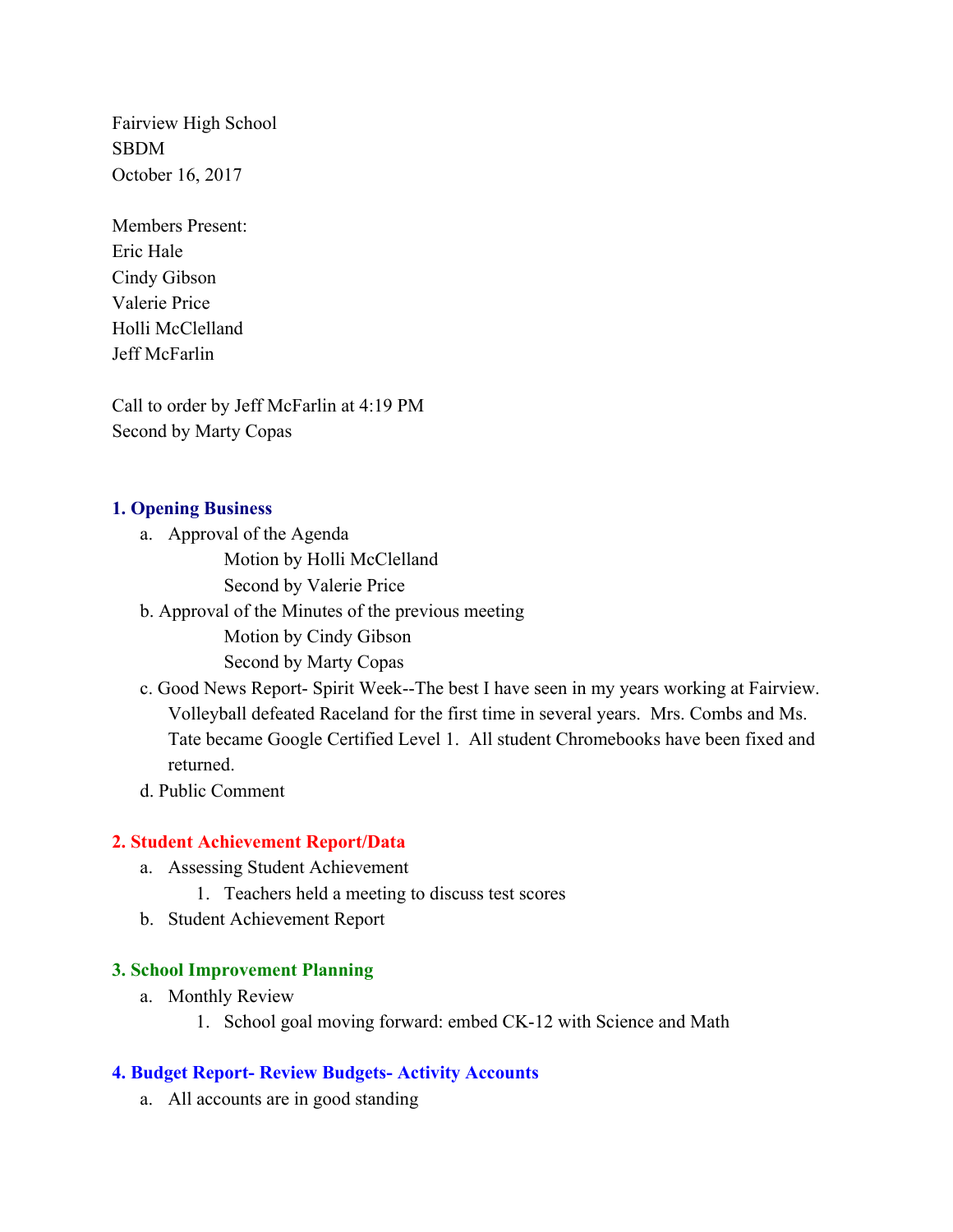1. District is billing individual activities for transportation costs

## **6. Bylaw or Policy Review/ Readings/ Adoption**

- a. Approve Enhancing Student Achievement Policy
	- 1. Adopted policy 10/16/17

## **7. Old Business**

- a. Agenda approval rules
	- 1. Holli McClelland will create a Google Form that staff will utilize to add items to the SBDM agenda
- b. Minutes rules
	- 1. Minutes are taken during each meeting by secretary, Valerie Price
	- 2. Approved minutes are forwarded to principal, central office, and staff via Google Drive

#### **8. New Business**

- a. Corey Moore requests a funding source to support student Google certification tests
- b. Test Score Data
	- 1. Discussed testing for this school year
	- 2. Discussed new accountability system for next school year
		- a. Growth level measured in grades 3-8
		- b. Opportunity and access scores
		- c. Graduation rate
		- d. Star system--goal is 4 stars out of 5
- c. Dismissal
	- 1. Asking for ideas regarding after school traffic pattern

## **9. On-Going Learning-**

# a. Respect for Councils\***ON-GOING LEARNING, RESPECT FOR COUNCILS (Under item 9a)**

 August meeting. KASC Executive Director Ronda Harmon; Michelle Burke, a school council The legislature's Interim Joint Committee on Education –– a group of representatives and senators who serve on education committees — considered the role of school councils at its parent from Madison County; and Liz Erwin, principal at Paint Lick Elementary in Garrard County, testified before the committee, discussing how they see council governance.

A separate panel, made up of Sen. John Schickel, R-Boone County, along with the Boone County superintendent and school board chairman, joined by the director of the Bluegrass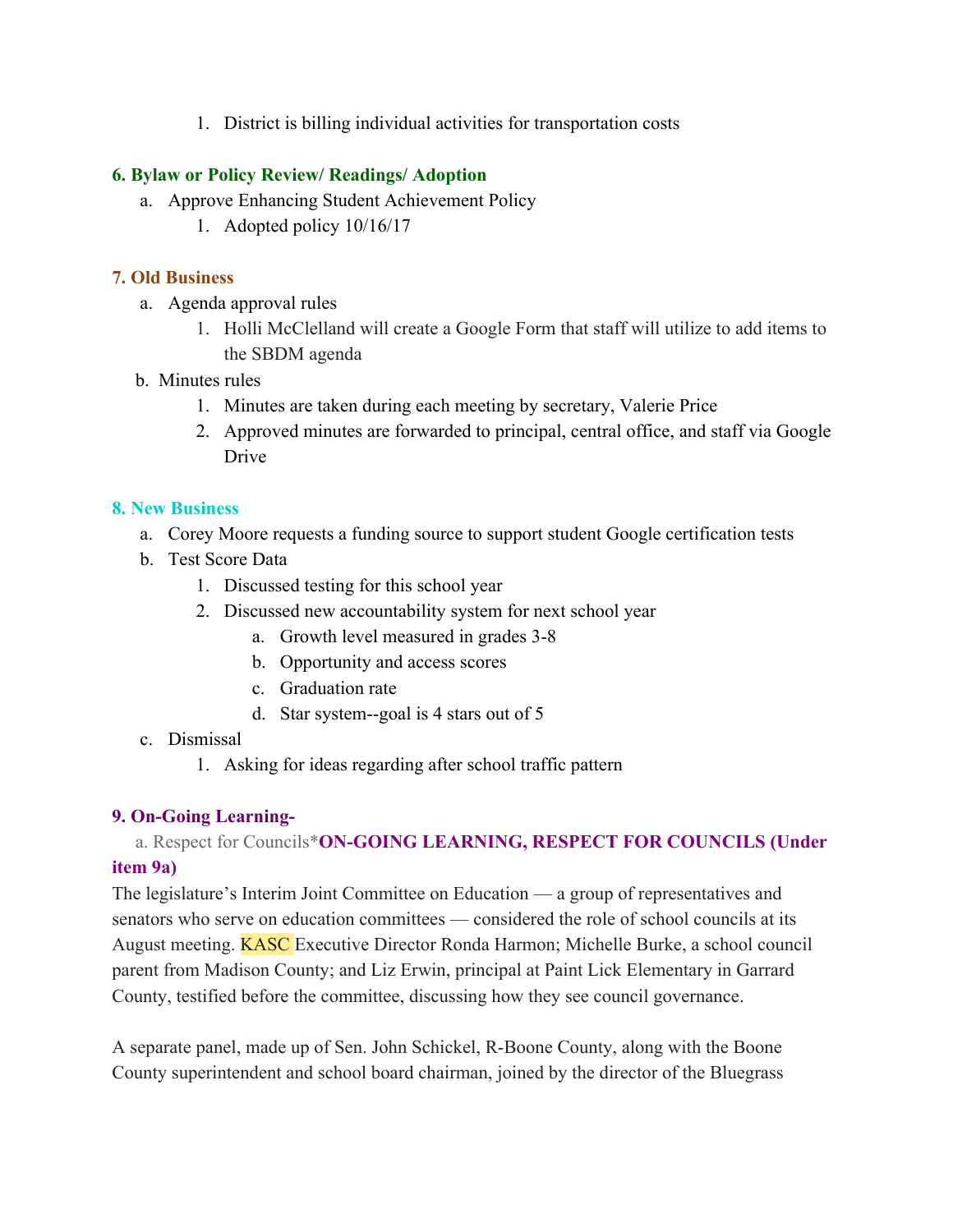Institute, called for more authority to be transferred from councils to superintendents and school boards.

 councils are failing, KASC submitted a letter which several papers have printed. Below is an excerpt; for the entire piece please email Ruth. In response to an Op-Ed piece by the director of the Bluegrass Institute claiming that school

## **SBDM VOICES VITAL FOR SCHOOL IMPROVEMENT (Excerpt)**

By Ronda Harmon

…There is ample evidence that student achievement is improving in Kentucky — on many measures, we are near the middle of the national pack, and in several categories we are in the Top 20 states or on a trajectory there. Thankfully, Kentucky is no longer a bottom-dweller when it comes to education results. There is also enormous room and need for continued improvement. Our progress will never be enough until each student is ready for the next step in life.

Our educators are committed to learn more, do more, and get as much as possible out of the time and resources provided. The principals, teachers, and parents on school councils are not overlooking any promising answers when it comes to increasing the number of proficient students and closing achievement gaps. This is challenging work that school council members address with urgency.

Go to an SBDM meeting, and you will see that councils operate in a harmonious way that builds toward decisions by consensus. They take time to think, focus, act, and adjust as any democratic group should. Far from fractious, "majority rules" bodies, Kentucky's school councils build teacher leadership, foster parent empowerment, elevate principal responsibility, and reinforce a customized achievement-first culture.

Successful school districts need community support built on the widest possible understanding of priorities and decisions. School councils are an important part of a Kentucky education system that is working smarter and moving in the right direction. Help schools move faster by becoming involved and offering to be part of the solution.

# **10. Upcoming Deadlines**\* **UPCOMING DEADLINES**

a. Oct. 28 —Training deadline for experienced members whose terms began July 1; SBDM Law KRS 160.345(6)